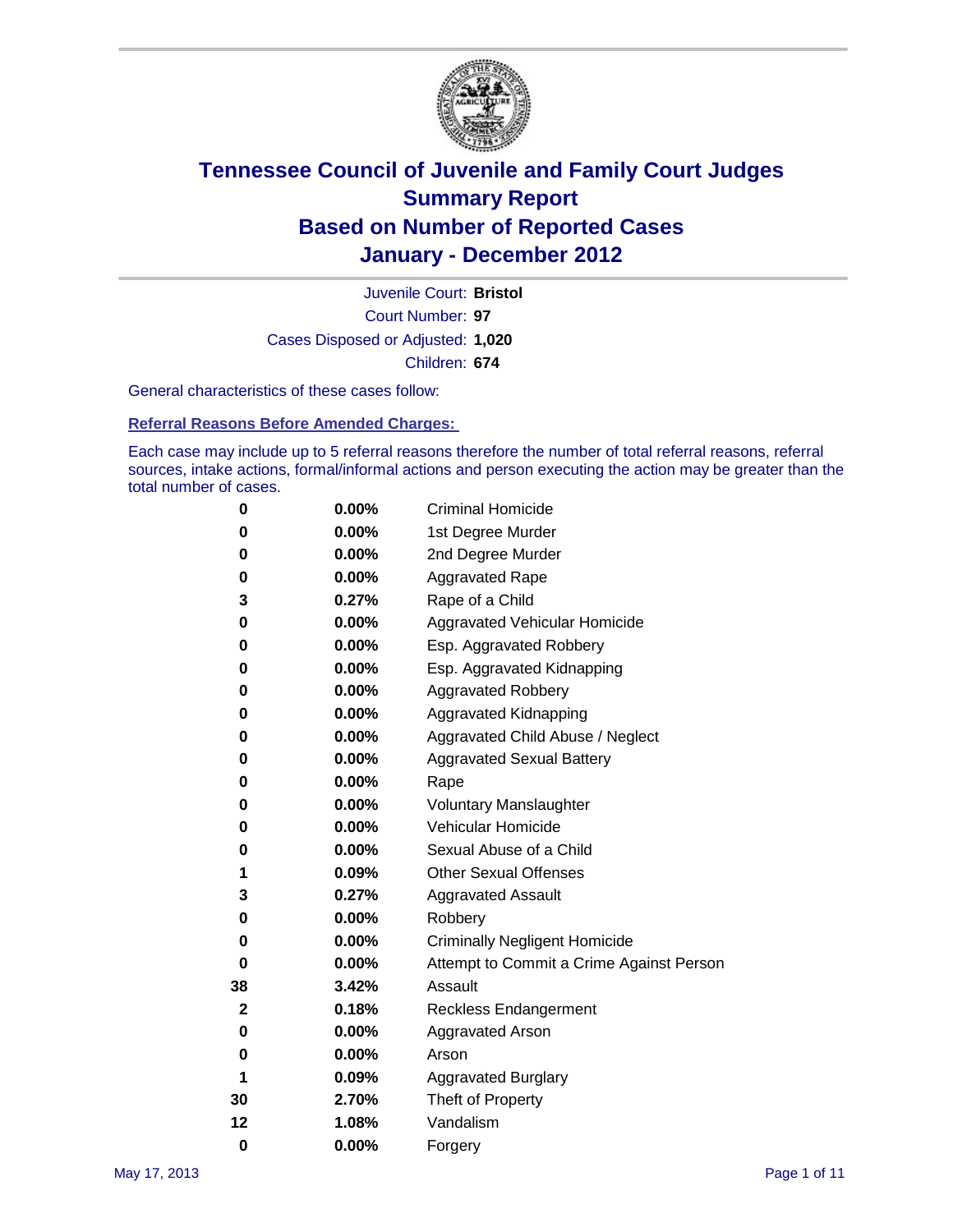

Court Number: **97** Juvenile Court: **Bristol** Cases Disposed or Adjusted: **1,020** Children: **674**

#### **Referral Reasons Before Amended Charges:**

Each case may include up to 5 referral reasons therefore the number of total referral reasons, referral sources, intake actions, formal/informal actions and person executing the action may be greater than the total number of cases.

| $\pmb{0}$    | 0.00%    | <b>Worthless Checks</b>                                     |
|--------------|----------|-------------------------------------------------------------|
| 0            | 0.00%    | Illegal Possession / Fraudulent Use of Credit / Debit Cards |
| 4            | 0.36%    | <b>Burglary</b>                                             |
| 1            | 0.09%    | Unauthorized Use of a Vehicle                               |
| 0            | $0.00\%$ | <b>Cruelty to Animals</b>                                   |
| 1            | 0.09%    | Sale of Controlled Substances                               |
| 10           | 0.90%    | <b>Other Drug Offenses</b>                                  |
| 8            | 0.72%    | Possession of Controlled Substances                         |
| 0            | $0.00\%$ | <b>Criminal Attempt</b>                                     |
| 1            | 0.09%    | Carrying Weapons on School Property                         |
| 13           | 1.17%    | Unlawful Carrying / Possession of a Weapon                  |
| $\mathbf{2}$ | 0.18%    | <b>Evading Arrest</b>                                       |
| 0            | 0.00%    | Escape                                                      |
| 0            | $0.00\%$ | Driving Under Influence (DUI)                               |
| 8            | 0.72%    | Possession / Consumption of Alcohol                         |
| 5            | 0.45%    | Resisting Stop, Frisk, Halt, Arrest or Search               |
| 0            | $0.00\%$ | <b>Aggravated Criminal Trespass</b>                         |
| 3            | 0.27%    | Harassment                                                  |
| $\pmb{0}$    | 0.00%    | Failure to Appear                                           |
| 3            | 0.27%    | Filing a False Police Report                                |
| 3            | 0.27%    | Criminal Impersonation                                      |
| 11           | 0.99%    | <b>Disorderly Conduct</b>                                   |
| 0            | $0.00\%$ | <b>Criminal Trespass</b>                                    |
| 1            | 0.09%    | Public Intoxication                                         |
| 0            | $0.00\%$ | Gambling                                                    |
| 255          | 22.97%   | <b>Traffic</b>                                              |
| $\mathbf{2}$ | 0.18%    | Local Ordinances                                            |
| 0            | $0.00\%$ | Violation of Wildlife Regulations                           |
| $\mathbf{2}$ | 0.18%    | Contempt of Court                                           |
| 16           | 1.44%    | Violation of Probation                                      |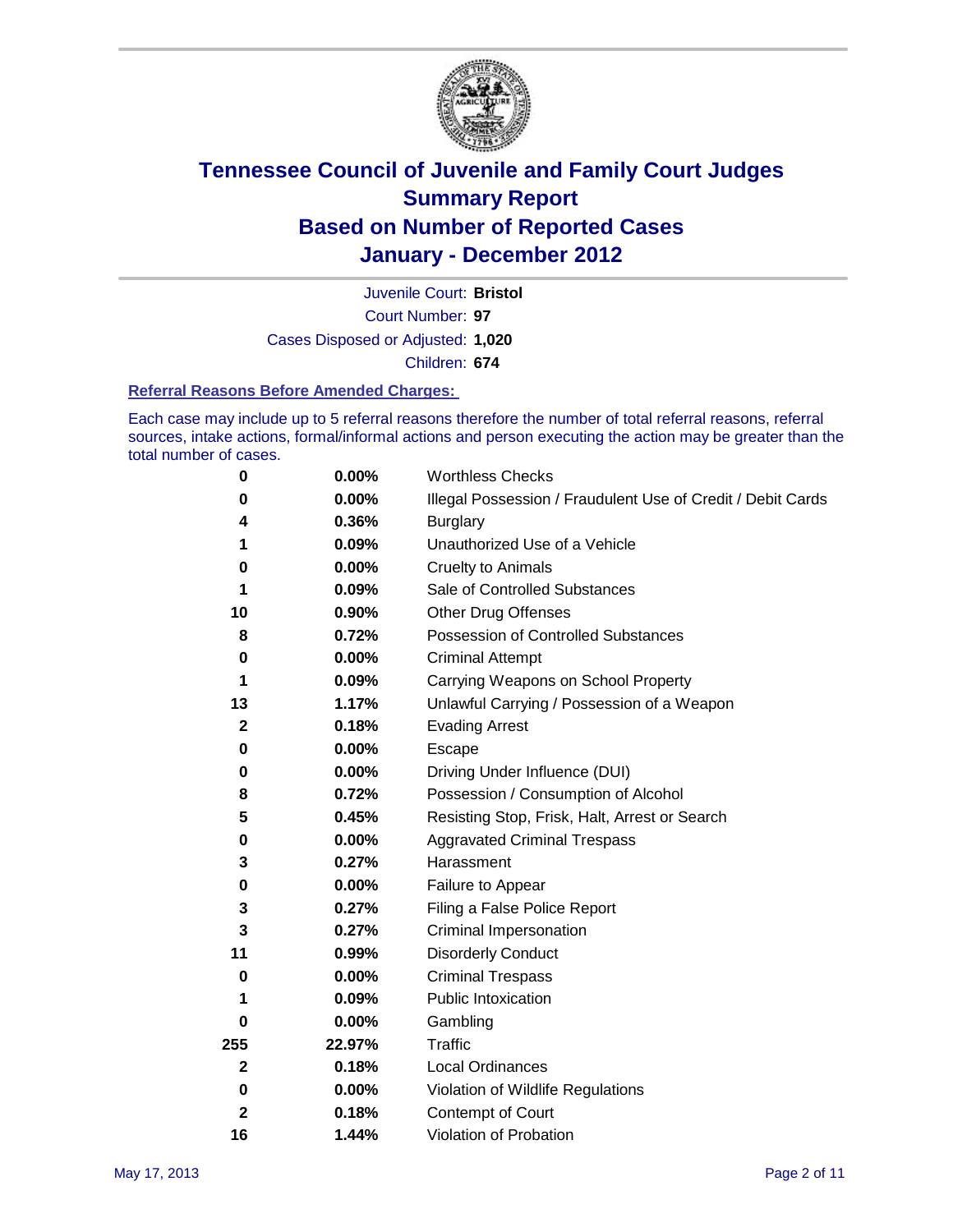

Court Number: **97** Juvenile Court: **Bristol** Cases Disposed or Adjusted: **1,020** Children: **674**

#### **Referral Reasons Before Amended Charges:**

Each case may include up to 5 referral reasons therefore the number of total referral reasons, referral sources, intake actions, formal/informal actions and person executing the action may be greater than the total number of cases.

| 0            | 0.00%    | Violation of Aftercare                 |
|--------------|----------|----------------------------------------|
| 13           | 1.17%    | <b>Unruly Behavior</b>                 |
| 191          | 17.21%   | Truancy                                |
| 14           | 1.26%    | In-State Runaway                       |
| 1            | 0.09%    | Out-of-State Runaway                   |
| 10           | 0.90%    | Possession of Tobacco Products         |
| $\mathbf 0$  | 0.00%    | Violation of a Valid Court Order       |
| 15           | 1.35%    | Violation of Curfew                    |
| 0            | 0.00%    | Sexually Abused Child                  |
| 0            | 0.00%    | <b>Physically Abused Child</b>         |
| 114          | 10.27%   | Dependency / Neglect                   |
| 7            | 0.63%    | <b>Termination of Parental Rights</b>  |
| 3            | 0.27%    | <b>Violation of Pretrial Diversion</b> |
| 0            | 0.00%    | Violation of Informal Adjustment       |
| 170          | 15.32%   | <b>Judicial Review</b>                 |
| 0            | $0.00\%$ | <b>Administrative Review</b>           |
| $\mathbf{2}$ | 0.18%    | <b>Foster Care Review</b>              |
| 101          | 9.10%    | Custody                                |
| 11           | 0.99%    | Visitation                             |
| 4            | 0.36%    | Paternity / Legitimation               |
| 3            | 0.27%    | <b>Child Support</b>                   |
| 0            | $0.00\%$ | <b>Request for Medical Treatment</b>   |
| 0            | 0.00%    | <b>Consent to Marry</b>                |
| 12           | 1.08%    | Other                                  |
| 1,110        | 100.00%  | <b>Total Referrals</b>                 |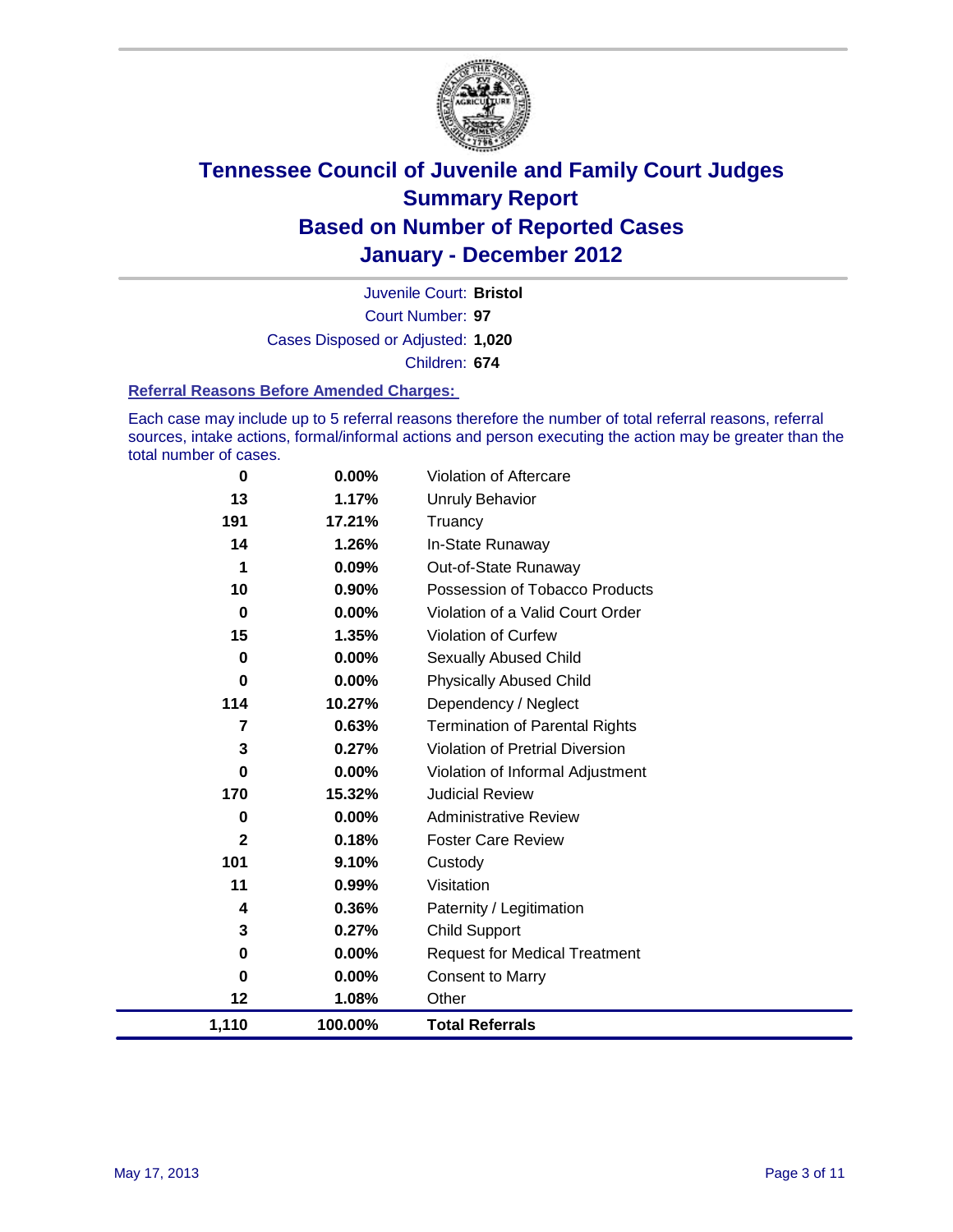

|                            | Juvenile Court: Bristol           |                                   |  |  |  |
|----------------------------|-----------------------------------|-----------------------------------|--|--|--|
|                            | Court Number: 97                  |                                   |  |  |  |
|                            | Cases Disposed or Adjusted: 1,020 |                                   |  |  |  |
|                            |                                   | Children: 674                     |  |  |  |
| <b>Referral Sources: 1</b> |                                   |                                   |  |  |  |
| 465                        | 41.89%                            | <b>Law Enforcement</b>            |  |  |  |
| 99                         | 8.92%                             | Parents                           |  |  |  |
| 49                         | 4.41%                             | <b>Relatives</b>                  |  |  |  |
| 1                          | 0.09%                             | Self                              |  |  |  |
| 215                        | 19.37%                            | School                            |  |  |  |
| $\bf{0}$                   | 0.00%                             | <b>CSA</b>                        |  |  |  |
| 178                        | 16.04%                            | <b>DCS</b>                        |  |  |  |
| 0                          | 0.00%                             | Other State Department            |  |  |  |
| 0                          | 0.00%                             | <b>District Attorney's Office</b> |  |  |  |
| 16                         | 1.44%                             | <b>Court Staff</b>                |  |  |  |
| 0                          | 0.00%                             | Social Agency                     |  |  |  |
| 1                          | 0.09%                             | <b>Other Court</b>                |  |  |  |
| 3                          | 0.27%                             | Victim                            |  |  |  |
| 0                          | 0.00%                             | Child & Parent                    |  |  |  |
| 0                          | 0.00%                             | Hospital                          |  |  |  |
| 0                          | 0.00%                             | Unknown                           |  |  |  |
| 83                         | 7.48%                             | Other                             |  |  |  |
| 1,110                      | 100.00%                           | <b>Total Referral Sources</b>     |  |  |  |
|                            |                                   |                                   |  |  |  |

### **Age of Child at Referral: 2**

| 0   | $0.00\%$ | <b>Unknown</b>     |
|-----|----------|--------------------|
|     |          |                    |
| 0   | 0.00%    | Ages 19 and Over   |
| 172 | 25.52%   | Ages 17 through 18 |
| 204 | 30.27%   | Ages 15 through 16 |
| 82  | 12.17%   | Ages 13 through 14 |
| 39  | 5.79%    | Ages 11 through 12 |
| 177 | 26.26%   | Ages 10 and Under  |
|     |          |                    |

<sup>1</sup> If different than number of Referral Reasons (1110), verify accuracy of your court's data.

<sup>2</sup> One child could be counted in multiple categories, verify accuracy of your court's data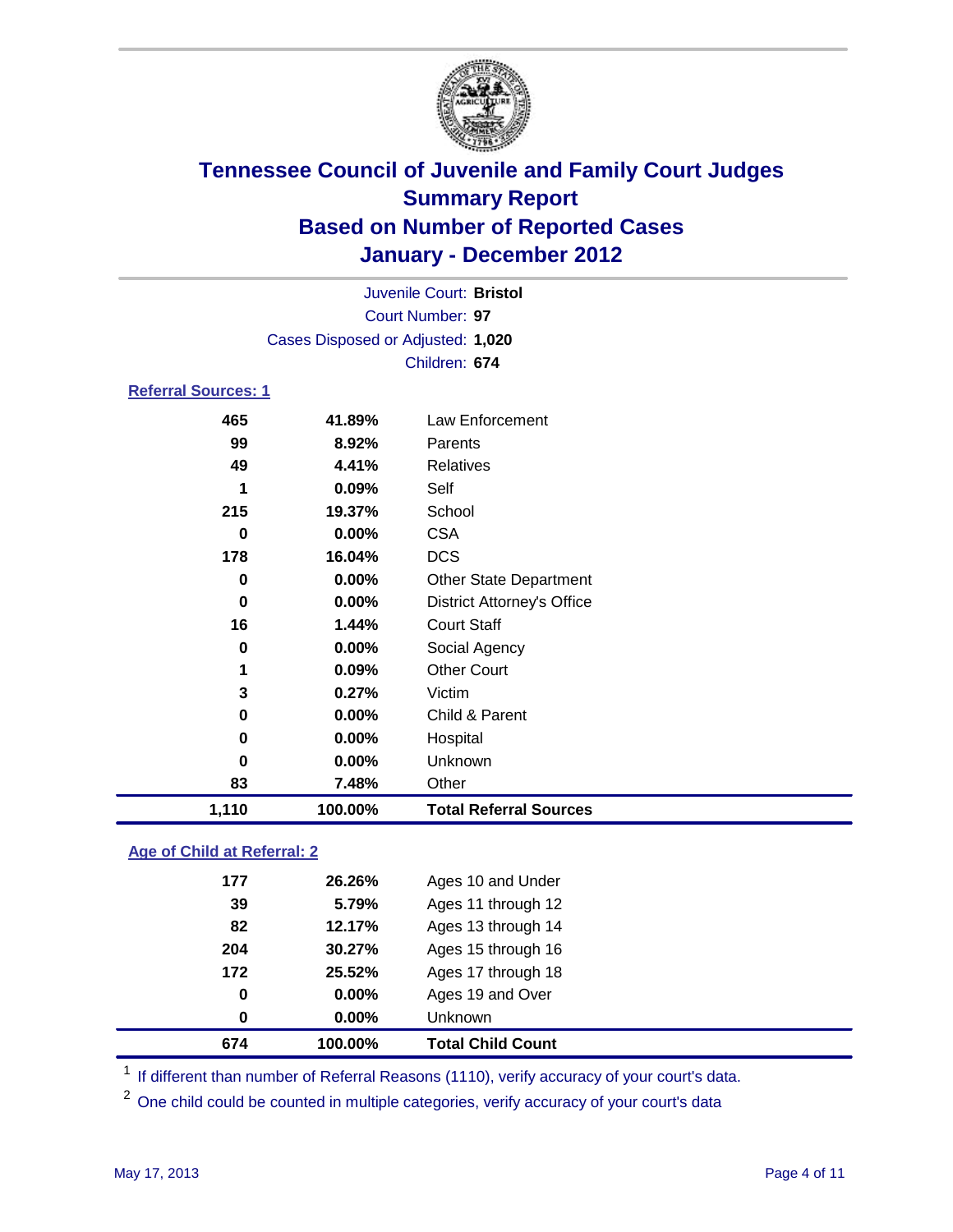

| Juvenile Court: Bristol                 |                                   |                          |  |  |
|-----------------------------------------|-----------------------------------|--------------------------|--|--|
|                                         | Court Number: 97                  |                          |  |  |
|                                         | Cases Disposed or Adjusted: 1,020 |                          |  |  |
|                                         |                                   | Children: 674            |  |  |
| Sex of Child: 1                         |                                   |                          |  |  |
| 412                                     | 61.13%                            | Male                     |  |  |
| 261                                     | 38.72%                            | Female                   |  |  |
| 1                                       | 0.15%                             | Unknown                  |  |  |
| 674                                     | 100.00%                           | <b>Total Child Count</b> |  |  |
| Race of Child: 1                        |                                   |                          |  |  |
| 610                                     | 90.50%                            | White                    |  |  |
| 42                                      | 6.23%                             | African American         |  |  |
| $\overline{2}$                          | 0.30%                             | Native American          |  |  |
| $\mathbf 0$                             | 0.00%                             | Asian                    |  |  |
| $\overline{7}$                          | 1.04%                             | Mixed                    |  |  |
| 13                                      | 1.93%                             | Unknown                  |  |  |
| 674                                     | 100.00%                           | <b>Total Child Count</b> |  |  |
| <b>Hispanic Origin: 1</b>               |                                   |                          |  |  |
| 10                                      | 1.48%                             | Yes                      |  |  |
| 643                                     | 95.40%                            | No                       |  |  |
| 21                                      | 3.12%                             | Unknown                  |  |  |
| 674                                     | 100.00%                           | <b>Total Child Count</b> |  |  |
| <b>School Enrollment of Children: 1</b> |                                   |                          |  |  |
| 585                                     | 86.80%                            | Yes                      |  |  |
| 89                                      | 13.20%                            | No                       |  |  |
| $\mathbf 0$                             | 0.00%                             | Unknown                  |  |  |
| 674                                     | 100.00%                           | <b>Total Child Count</b> |  |  |

One child could be counted in multiple categories, verify accuracy of your court's data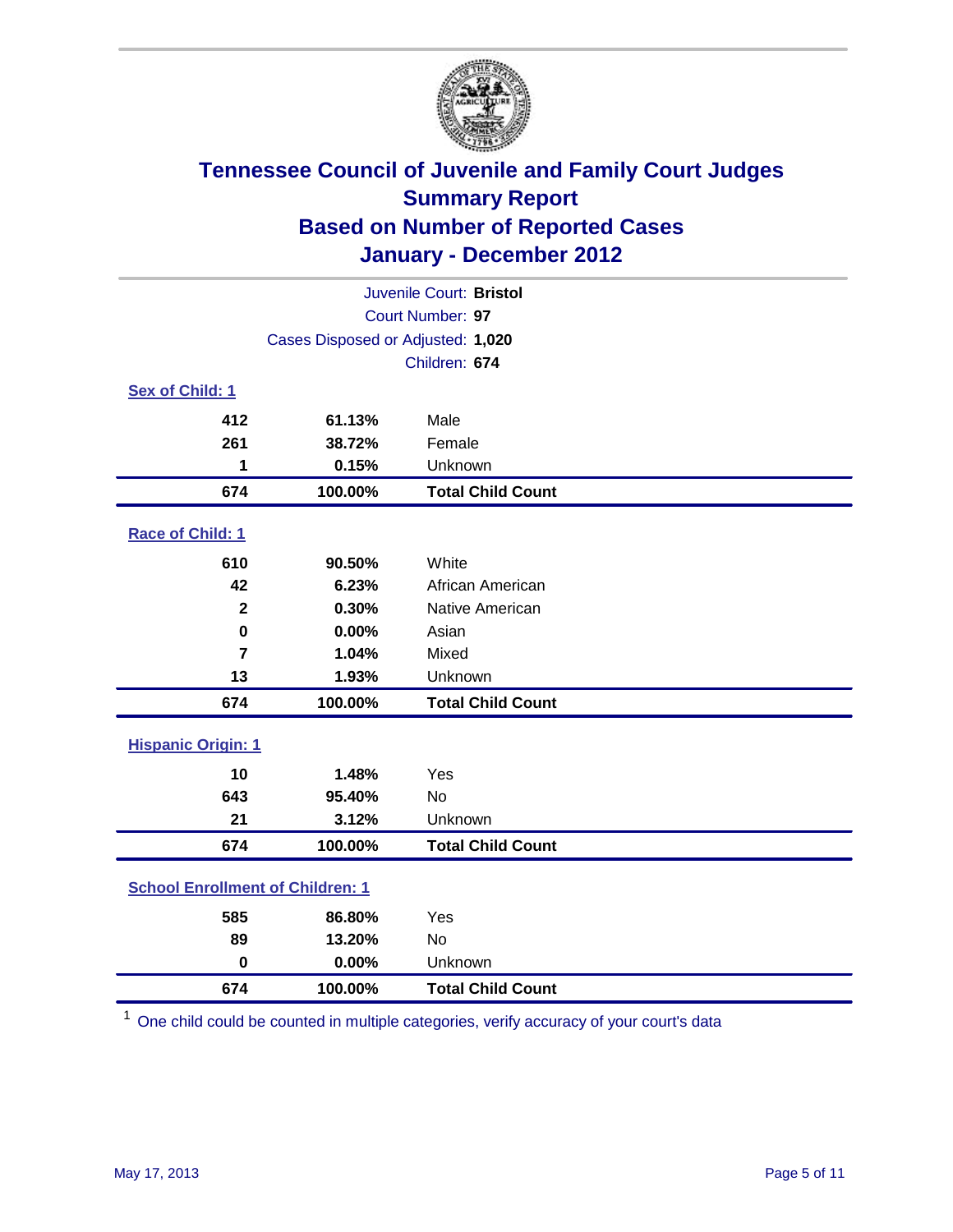

Court Number: **97** Juvenile Court: **Bristol** Cases Disposed or Adjusted: **1,020** Children: **674**

### **Living Arrangement of Child at Time of Referral: 1**

| 674          | 100.00%  | <b>Total Child Count</b>     |
|--------------|----------|------------------------------|
| 4            | 0.59%    | Other                        |
| 0            | $0.00\%$ | Unknown                      |
| 4            | 0.59%    | Independent                  |
| 0            | $0.00\%$ | In an Institution            |
| 4            | 0.59%    | In a Residential Center      |
| $\mathbf{2}$ | 0.30%    | In a Group Home              |
| 21           | 3.12%    | With Foster Family           |
| 1            | 0.15%    | With Adoptive Parents        |
| 56           | 8.31%    | <b>With Relatives</b>        |
| 52           | 7.72%    | <b>With Father</b>           |
| 247          | 36.65%   | With Mother                  |
| 23           | 3.41%    | With Mother and Stepfather   |
| 6            | 0.89%    | With Father and Stepmother   |
| 254          | 37.69%   | With Both Biological Parents |
|              |          |                              |

### **Type of Detention: 2**

| 1.020 | 100.00%  | <b>Total Detention Count</b> |  |
|-------|----------|------------------------------|--|
| 0     | $0.00\%$ | Other                        |  |
| 1,009 | 98.92%   | Does Not Apply               |  |
| 3     | 0.29%    | <b>Unknown</b>               |  |
| 0     | $0.00\%$ | <b>Psychiatric Hospital</b>  |  |
| 0     | 0.00%    | Jail - No Separation         |  |
| 0     | $0.00\%$ | Jail - Partial Separation    |  |
| 0     | $0.00\%$ | Jail - Complete Separation   |  |
| 8     | 0.78%    | Juvenile Detention Facility  |  |
| 0     | $0.00\%$ | Non-Secure Placement         |  |
|       |          |                              |  |

<sup>1</sup> One child could be counted in multiple categories, verify accuracy of your court's data

<sup>2</sup> If different than number of Cases (1020) verify accuracy of your court's data.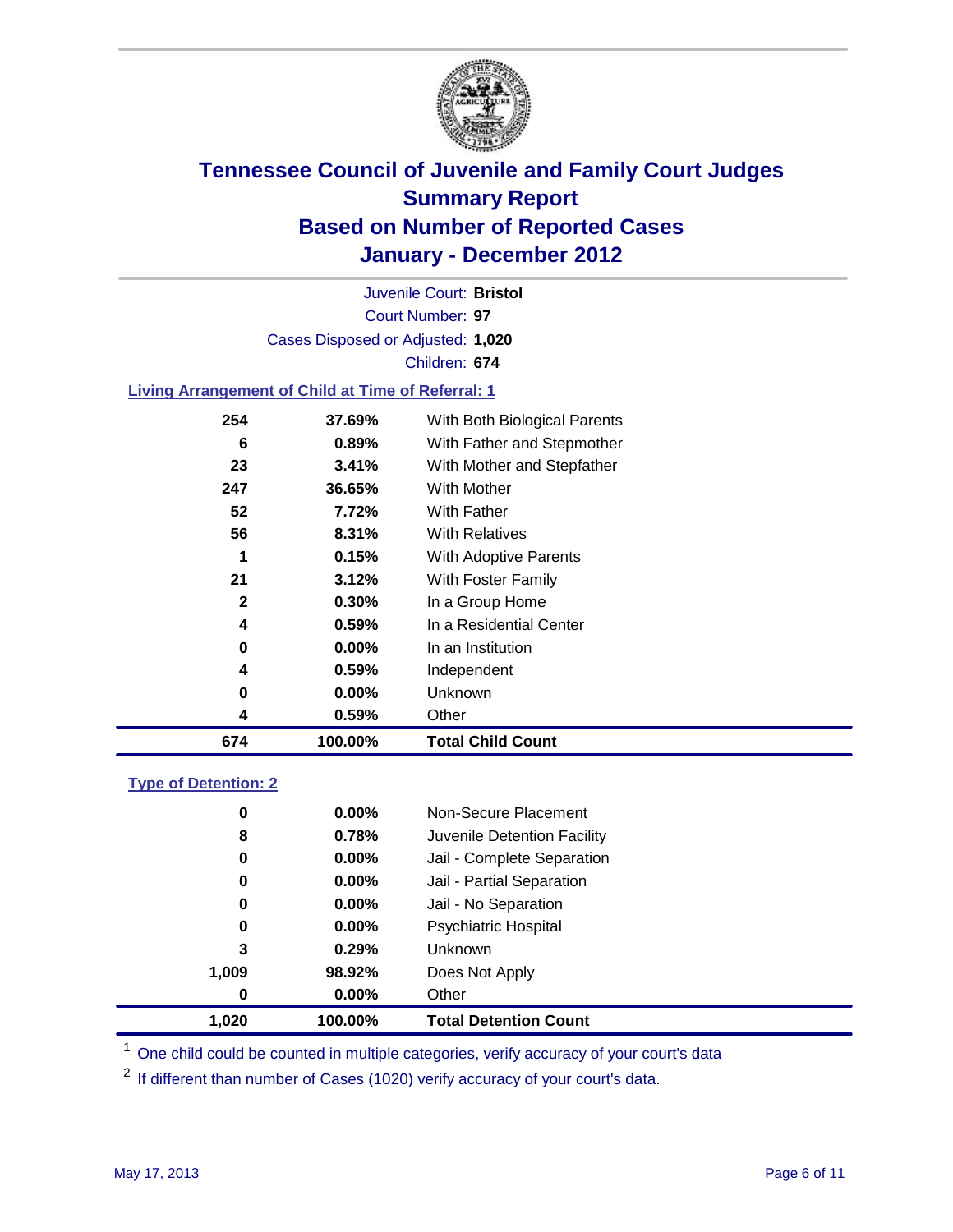

|                                                    | Juvenile Court: Bristol           |                                      |  |  |  |
|----------------------------------------------------|-----------------------------------|--------------------------------------|--|--|--|
|                                                    | Court Number: 97                  |                                      |  |  |  |
|                                                    | Cases Disposed or Adjusted: 1,020 |                                      |  |  |  |
|                                                    |                                   | Children: 674                        |  |  |  |
| <b>Placement After Secure Detention Hearing: 1</b> |                                   |                                      |  |  |  |
| 7                                                  | 0.69%                             | Returned to Prior Living Arrangement |  |  |  |
| 1                                                  | 0.10%                             | Juvenile Detention Facility          |  |  |  |
| 0                                                  | 0.00%                             | Jail                                 |  |  |  |
| 0                                                  | $0.00\%$                          | Shelter / Group Home                 |  |  |  |
| 0                                                  | 0.00%                             | <b>Foster Family Home</b>            |  |  |  |
| 0                                                  | 0.00%                             | Psychiatric Hospital                 |  |  |  |
| 3                                                  | 0.29%                             | Unknown                              |  |  |  |
| 1,009                                              | 98.92%                            | Does Not Apply                       |  |  |  |
| 0                                                  | 0.00%                             | Other                                |  |  |  |
| 1,020                                              | 100.00%                           | <b>Total Placement Count</b>         |  |  |  |
|                                                    |                                   |                                      |  |  |  |
| <b>Intake Actions: 2</b>                           |                                   |                                      |  |  |  |
| 475                                                | 42.79%                            | <b>Petition Filed</b>                |  |  |  |
| $\mathbf{2}$                                       | 0.18%                             | <b>Motion Filed</b>                  |  |  |  |
| 4                                                  | 0.36%                             | <b>Citation Processed</b>            |  |  |  |
| 0                                                  | 0.00%                             | Notification of Paternity Processed  |  |  |  |
| 160                                                | 14.41%                            | Scheduling of Judicial Review        |  |  |  |
| 0                                                  | 0.00%                             | Scheduling of Administrative Review  |  |  |  |
| 5                                                  | 0.45%                             | Scheduling of Foster Care Review     |  |  |  |
| 0                                                  | 0.00%                             | Unknown                              |  |  |  |
| 463                                                | 41.71%                            | Does Not Apply                       |  |  |  |
|                                                    | 0.09%                             | Other                                |  |  |  |
| 1,110                                              | 100.00%                           | <b>Total Intake Count</b>            |  |  |  |

<sup>1</sup> If different than number of Cases (1020) verify accuracy of your court's data.

<sup>2</sup> If different than number of Referral Reasons (1110), verify accuracy of your court's data.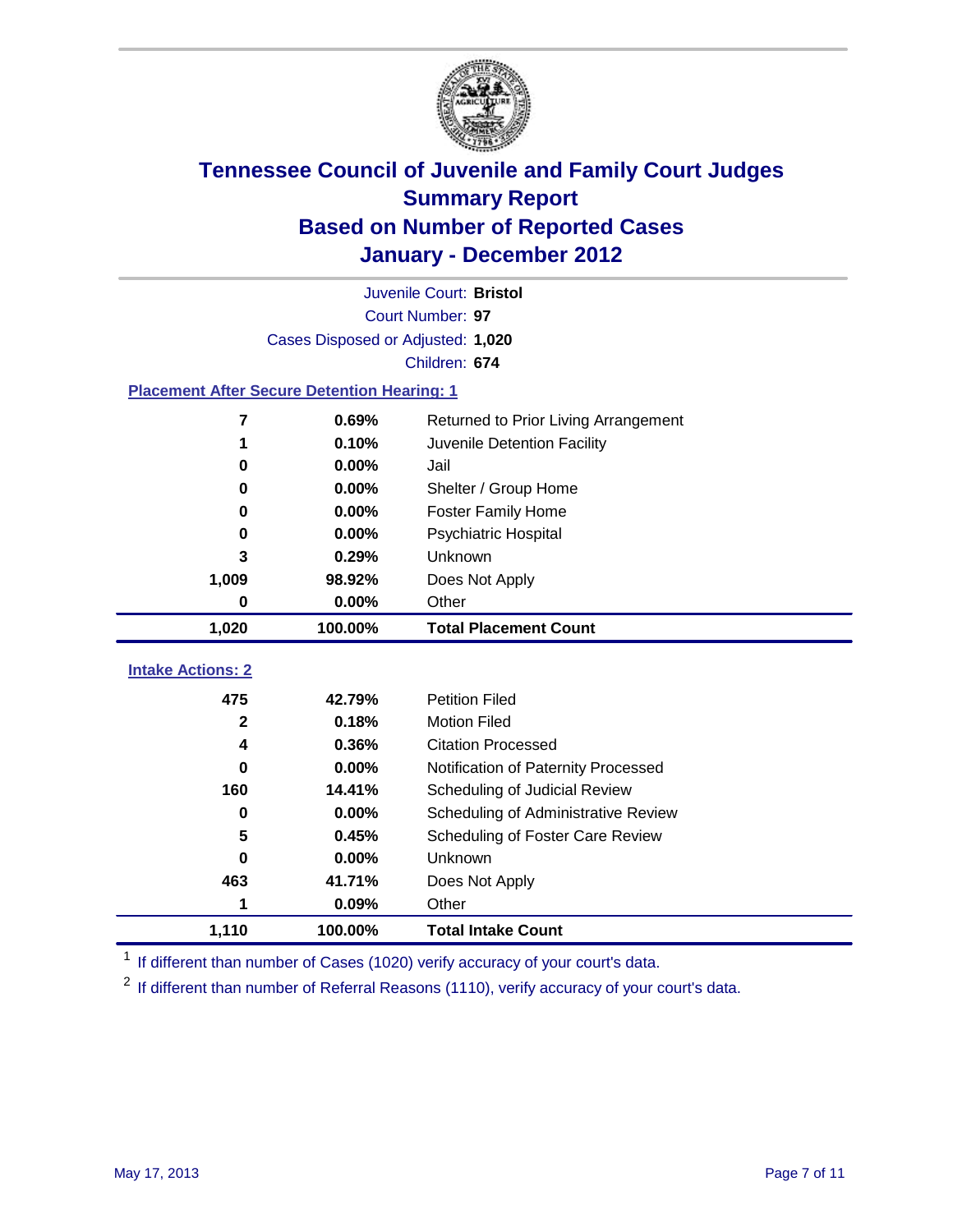

Court Number: **97** Juvenile Court: **Bristol** Cases Disposed or Adjusted: **1,020** Children: **674**

### **Last Grade Completed by Child: 1**

| 66                                      | 9.79%   | Too Young for School         |  |
|-----------------------------------------|---------|------------------------------|--|
| 9                                       | 1.34%   | Preschool                    |  |
| 21                                      | 3.12%   | Kindergarten                 |  |
| 15                                      | 2.23%   | 1st Grade                    |  |
| 25                                      | 3.71%   | 2nd Grade                    |  |
| 20                                      | 2.97%   | 3rd Grade                    |  |
| 19                                      | 2.82%   | 4th Grade                    |  |
| 20                                      | 2.97%   | 5th Grade                    |  |
| 33                                      | 4.90%   | 6th Grade                    |  |
| 41                                      | 6.08%   | 7th Grade                    |  |
| 49                                      | 7.27%   | 8th Grade                    |  |
| 91                                      | 13.50%  | 9th Grade                    |  |
| 133                                     | 19.73%  | 10th Grade                   |  |
| 96                                      | 14.24%  | 11th Grade                   |  |
| 12                                      | 1.78%   | 12th Grade                   |  |
| $\bf{0}$                                | 0.00%   | Non-Graded Special Ed        |  |
| 0                                       | 0.00%   | <b>GED</b>                   |  |
| 11                                      | 1.63%   | Graduated                    |  |
| 5                                       | 0.74%   | <b>Never Attended School</b> |  |
| 1                                       | 0.15%   | Unknown                      |  |
| $\overline{7}$                          | 1.04%   | Other                        |  |
| 674                                     | 100.00% | <b>Total Child Count</b>     |  |
| <b>Enrolled in Special Education: 1</b> |         |                              |  |

| 674          | 100.00% | <b>Total Child Count</b> |  |
|--------------|---------|--------------------------|--|
| $\mathbf{2}$ | 0.30%   | Unknown                  |  |
| 644          | 95.55%  | No.                      |  |
| 28           | 4.15%   | Yes                      |  |
|              |         |                          |  |

One child could be counted in multiple categories, verify accuracy of your court's data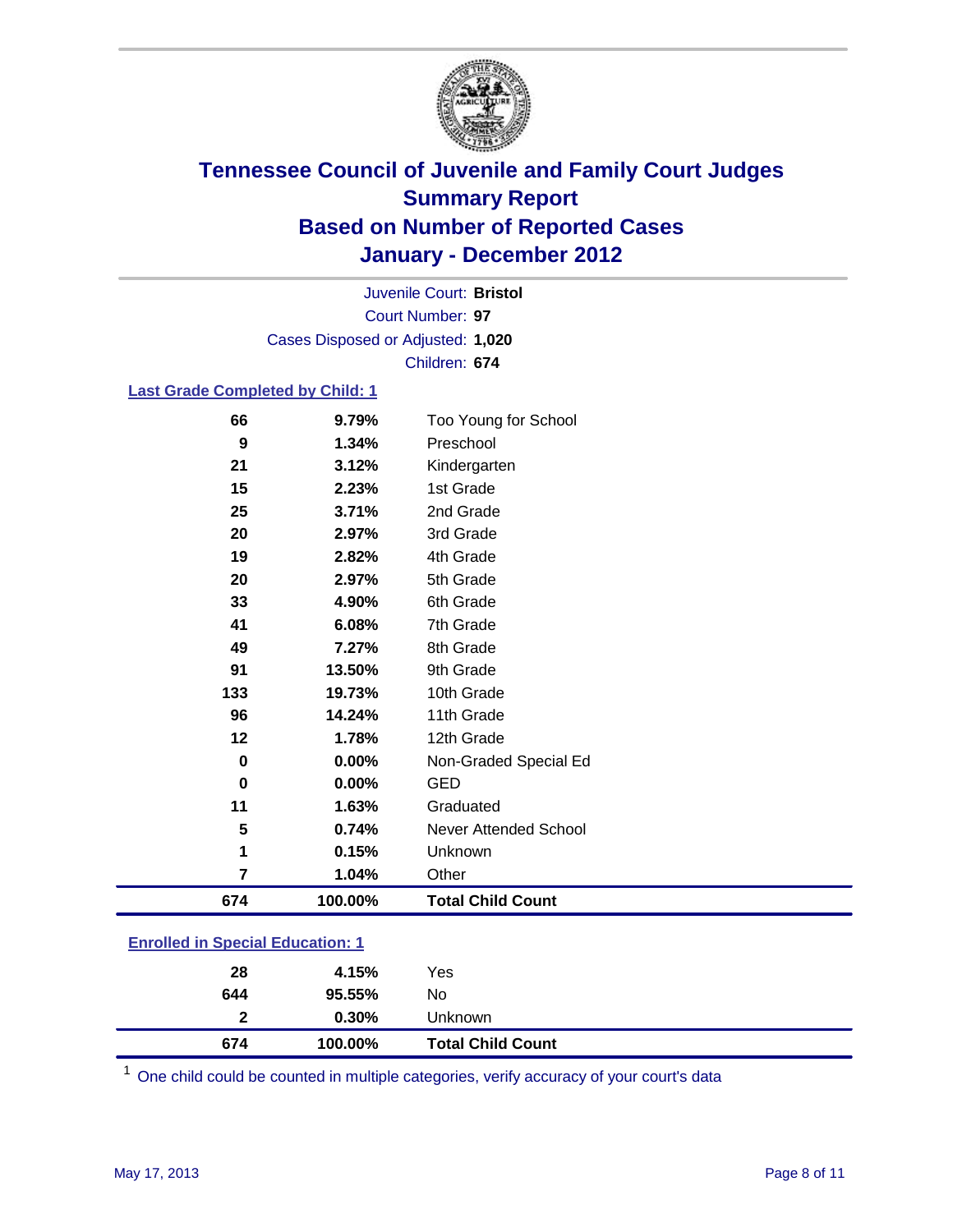

| Juvenile Court: Bristol      |                                   |                           |  |  |
|------------------------------|-----------------------------------|---------------------------|--|--|
|                              | Court Number: 97                  |                           |  |  |
|                              | Cases Disposed or Adjusted: 1,020 |                           |  |  |
|                              | Children: 674                     |                           |  |  |
| <b>Action Executed By: 1</b> |                                   |                           |  |  |
| 638                          | 57.48%                            | Judge                     |  |  |
| 3                            | 0.27%                             | Magistrate                |  |  |
| 462                          | 41.62%                            | <b>YSO</b>                |  |  |
| 7                            | 0.63%                             | Other                     |  |  |
| 0                            | $0.00\%$                          | Unknown                   |  |  |
| 1,110                        | 100.00%                           | <b>Total Action Count</b> |  |  |

### **Formal / Informal Actions: 1**

| 98    | 8.83%    | Dismissed                                        |
|-------|----------|--------------------------------------------------|
| 0     | $0.00\%$ | Retired / Nolle Prosequi                         |
| 67    | 6.04%    | <b>Complaint Substantiated Delinquent</b>        |
| 42    | 3.78%    | <b>Complaint Substantiated Status Offender</b>   |
| 75    | 6.76%    | <b>Complaint Substantiated Dependent/Neglect</b> |
| 0     | $0.00\%$ | <b>Complaint Substantiated Abused</b>            |
| 0     | $0.00\%$ | <b>Complaint Substantiated Mentally III</b>      |
| 467   | 42.07%   | Informal Adjustment                              |
| 55    | 4.95%    | <b>Pretrial Diversion</b>                        |
| 0     | $0.00\%$ | <b>Transfer to Adult Court Hearing</b>           |
| 0     | $0.00\%$ | Charges Cleared by Transfer to Adult Court       |
| 120   | 10.81%   | Special Proceeding                               |
| 163   | 14.68%   | <b>Review Concluded</b>                          |
| 17    | 1.53%    | Case Held Open                                   |
| 6     | 0.54%    | Other                                            |
| 0     | $0.00\%$ | <b>Unknown</b>                                   |
| 1,110 | 100.00%  | <b>Total Action Count</b>                        |

<sup>1</sup> If different than number of Referral Reasons (1110), verify accuracy of your court's data.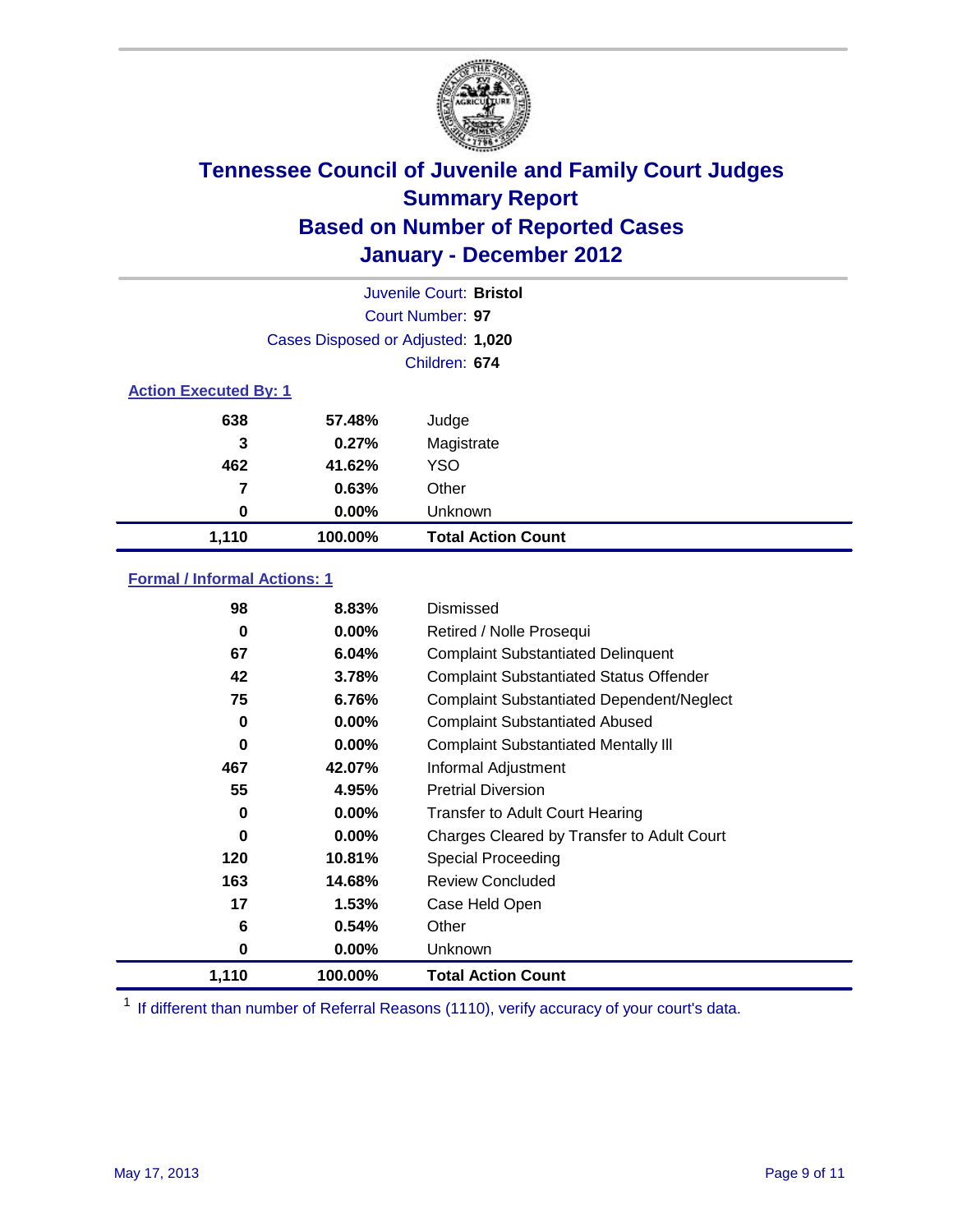

|                       |                                   | Juvenile Court: Bristol                               |
|-----------------------|-----------------------------------|-------------------------------------------------------|
|                       |                                   | Court Number: 97                                      |
|                       | Cases Disposed or Adjusted: 1,020 |                                                       |
|                       |                                   | Children: 674                                         |
| <b>Case Outcomes:</b> |                                   | There can be multiple outcomes for one child or case. |
| 223                   | 12.03%                            | <b>Case Dismissed</b>                                 |
| 1                     | 0.05%                             | Case Retired or Nolle Prosequi                        |
| 342                   | 18.46%                            | Warned / Counseled                                    |
| 19                    | 1.03%                             | <b>Held Open For Review</b>                           |
| 68                    | 3.67%                             | Supervision / Probation to Juvenile Court             |
| 0                     | 0.00%                             | <b>Probation to Parents</b>                           |
| 9                     | 0.49%                             | Referral to Another Entity for Supervision / Service  |
| 25                    | 1.35%                             | Referred for Mental Health Counseling                 |
| 17                    | 0.92%                             | Referred for Alcohol and Drug Counseling              |
| 0                     | 0.00%                             | <b>Referred to Alternative School</b>                 |
| 0                     | 0.00%                             | Referred to Private Child Agency                      |
| 212                   | 11.44%                            | Referred to Defensive Driving School                  |
| 0                     | 0.00%                             | Referred to Alcohol Safety School                     |
| 23                    | 1.24%                             | Referred to Juvenile Court Education-Based Program    |
| 14                    | 0.76%                             | Driver's License Held Informally                      |
| 0                     | 0.00%                             | <b>Voluntary Placement with DMHMR</b>                 |
| 2                     | 0.11%                             | <b>Private Mental Health Placement</b>                |
| 0                     | 0.00%                             | <b>Private MR Placement</b>                           |
| 11                    | 0.59%                             | Placement with City/County Agency/Facility            |
| 93                    | 5.02%                             | Placement with Relative / Other Individual            |
| 232                   | 12.52%                            | Fine                                                  |
| 5                     | 0.27%                             | <b>Public Service</b>                                 |
| 26                    | 1.40%                             | Restitution                                           |
| 8                     | 0.43%                             | <b>Runaway Returned</b>                               |
| 14                    | 0.76%                             | No Contact Order                                      |
| 0                     | 0.00%                             | Injunction Other than No Contact Order                |
| 0                     | 0.00%                             | <b>House Arrest</b>                                   |
| 0                     | 0.00%                             | <b>Court Defined Curfew</b>                           |
| 0                     | 0.00%                             | Dismissed from Informal Adjustment                    |
| 0                     | 0.00%                             | <b>Dismissed from Pretrial Diversion</b>              |
| 3                     | 0.16%                             | Released from Probation                               |
| 0                     | 0.00%                             | <b>Transferred to Adult Court</b>                     |
| 0                     | 0.00%                             | <b>DMHMR Involuntary Commitment</b>                   |